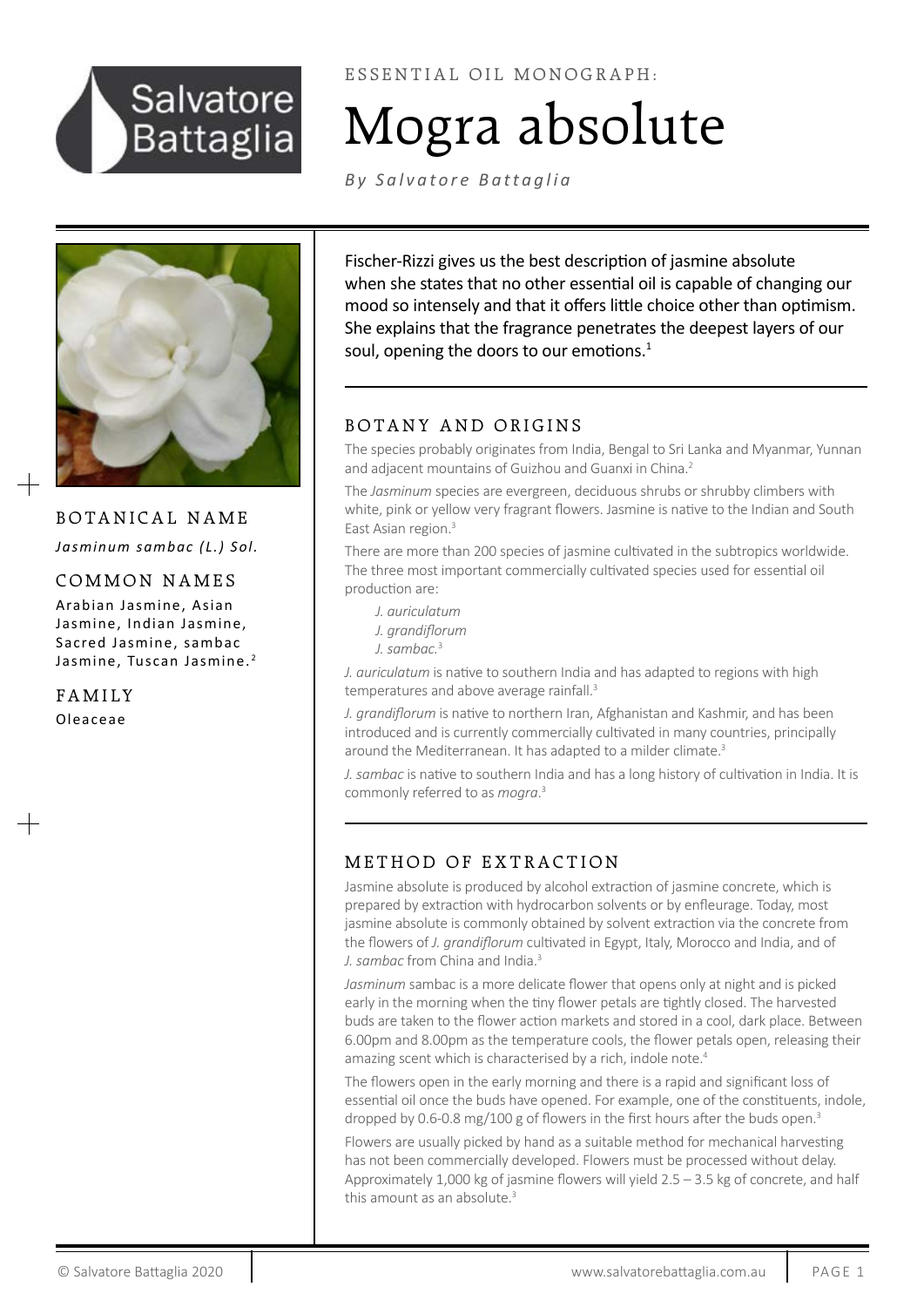# CHARACTERISTICS

Jasmine grandiflorum absolute is a dark orange (on aging, reddish-brown), somewhat viscous liquid, and it possesses an intensely floral, warm, rich and highly diffusive odour with a peculiar waxy-herbaceous, oily-fruity and tea-like undertone.5

On the other hand, Jasmine sambac has a delicate sweet, floral, rich aroma, with a greener note compared to *J. grandiflorum*. 4

I am fascinated by the emotive response to the rich, floral scent of jasmine. It is often a love or hate reaction. Rodrigo Flores-Roux provides us with a delightful explanation:

*The scent of jasmine is a highly personal one, mostly because it touches people in uncannily different ways. Jasmine makes emotions, perceptions and thought react differently. Thus, it conjures deeply private images, evokes the most secret memories and sparks the wildest impulses that otherwise could be prudishly held back.<sup>4</sup>*

Rodrigo Flores-Roux explains that the scent of jasmine is always rich and opulent and extremely desirable.<sup>4</sup>

## CHEMICAL COMPOSITION

While the main volatile component of jasmine is benzyl acetate, minor constituents such as indole and *cis*-jasmone significantly contribute to the typical jasmine fragrance.

The chemical composition of *Jasminum officinalis* absolute and jasmine sambac absolute was reported as follows:

| Constituent                          | Jasmine sambac | Egyptian Jasmine<br>officinalis |
|--------------------------------------|----------------|---------------------------------|
| benzyl alcohol                       | 6.13%          | 3.51%                           |
| methyl benzoate                      | 0.41%          |                                 |
| linalool                             | 6.06%          | 12.39%                          |
| benzyl acetate                       | 9.56%          | 25.18%                          |
| indole                               | 6.47%          | 1.51%                           |
| eugenol                              |                | 2.44%                           |
| methyl anthranilate                  | 10.19%         |                                 |
| trans-jasmone                        | 0.07%          | 1.84%                           |
| a-farnesene                          | 13.72%         | 0.28%                           |
| cis-3-hexenyl benzoate               | 5.29%          |                                 |
| 4-a-hydroxygermacral<br>(10),5-diene | 5.25%          |                                 |
| benzyl benzoate                      | 0.67%          | 32.74%                          |
| phytol                               |                | 11.98%                          |
| methyl linolenate                    | 3.23%          | 0.91%                           |
| geranyl linaloate                    | 2.23%          | 0.29%                           |

Comparative percentage composition of the major volatile components of Jasmine and sambac absolute<sup>6,7</sup>

It would appear that the indole content is dependent on the stage of the flower bud being open. Closed flower buds yield an absolute with very little indole, while open flower buds yield a much higher indole content. Indole is known for its animalic character and is most likely responsible for the more sensual qualities of the oil.

## ADULTERATION

Because of jasmine absolute's high price and very low yield during extraction, adulteration is very common. It is commonly adulterated with synthetic components such as indole, cinnamic aldehyde, *cis*-jasmone, farnesene, benzyl benzoate, benzyl acetate and fractions of ylang ylang.<sup>5,8</sup>

# HISTORY

Jasmine's fragrant flowers have been used since antiquity for personal adornment and in religious ceremonies, strewn at festivals and in bath water in practically all countries in which the plant grows.<sup>3</sup>

Weiss states that it is the combination of a very powerful, rich scent and a white flower that has led to its aesthetic appeal.<sup>3</sup>

The word 'jasmine' is derived from the Arabic word meaning *Yasmin* or 'gift from God'. In India, jasmine sambac is commonly known as 'Queen of the Night' because the scent is stronger during the hours of darkness. The importance of the jasmine flower has been symbolically used throughout the centuries.

In the Philippines, *J. sambac* is traditionally called *sampaguita* meaning 'I promise you' and its flower is a symbol of fidelity, purity and eternal love.<sup>9</sup>

In China, the jasmine flower symbolises the sweetness of women, while in India it symbolises divine hope. In the 15th century jasmine was cultivated for its fragrant flowers in the gardens of the emperors of China, Afghanistan, Iran and Nepal. It was not until around 1600 when jasmine was brought to Spain by the Moors that it first made its appearance in Europe.<sup>3</sup>

While jasmine species were mentioned in ancient Indian ayurvedic texts, *J. sambac*, also known as Tuscan jasmine, was introduced into India by the Duke of Tuscany in about 1691. Jasmine reached China along the Silk Road and the use of its flowers to flavour tea, *mo-li-hau-cha*, originated there. Such teas now use *J. paniculatum* flowers.<sup>3</sup>

## TRADITIONAL MEDICINE

Weiss explains that jasmine oil has long been valued for its medicinal properties. It was believed to stimulate the reproductive system not only as an aphrodisiac, but also as a muscle relaxant.<sup>3</sup>

All parts of the plant are used in traditional medicine in Asia. It is reputed to have many medicinal properties such as thermogenic, aphrodisiac, antiseptic, emollient, anthelmintic and tonic, and is commonly used for stomatitis, ulcers and skin diseases. Jasmine sambac has a long history of use for male and female reproductive conditions. It is reputed to relieve postnatal depression, and infertility and is considered calmative.<sup>2</sup>

As a medicinal plant, jasmine has traditionally been considered an aphrodisiac and relaxant.<sup>8</sup>

Jasmine species were mentioned in ancient Indian Ayurvedic literature. The oil was traditionally used in treatment of various conditions such as arthritis, hepatitis, conjunctivitis, gastritis and diarrhoea.<sup>9</sup>

The flowers of jasmine sambac are bitter, pungent and cooling. In Ayurveda, the flowers are used to relieve itching, reduce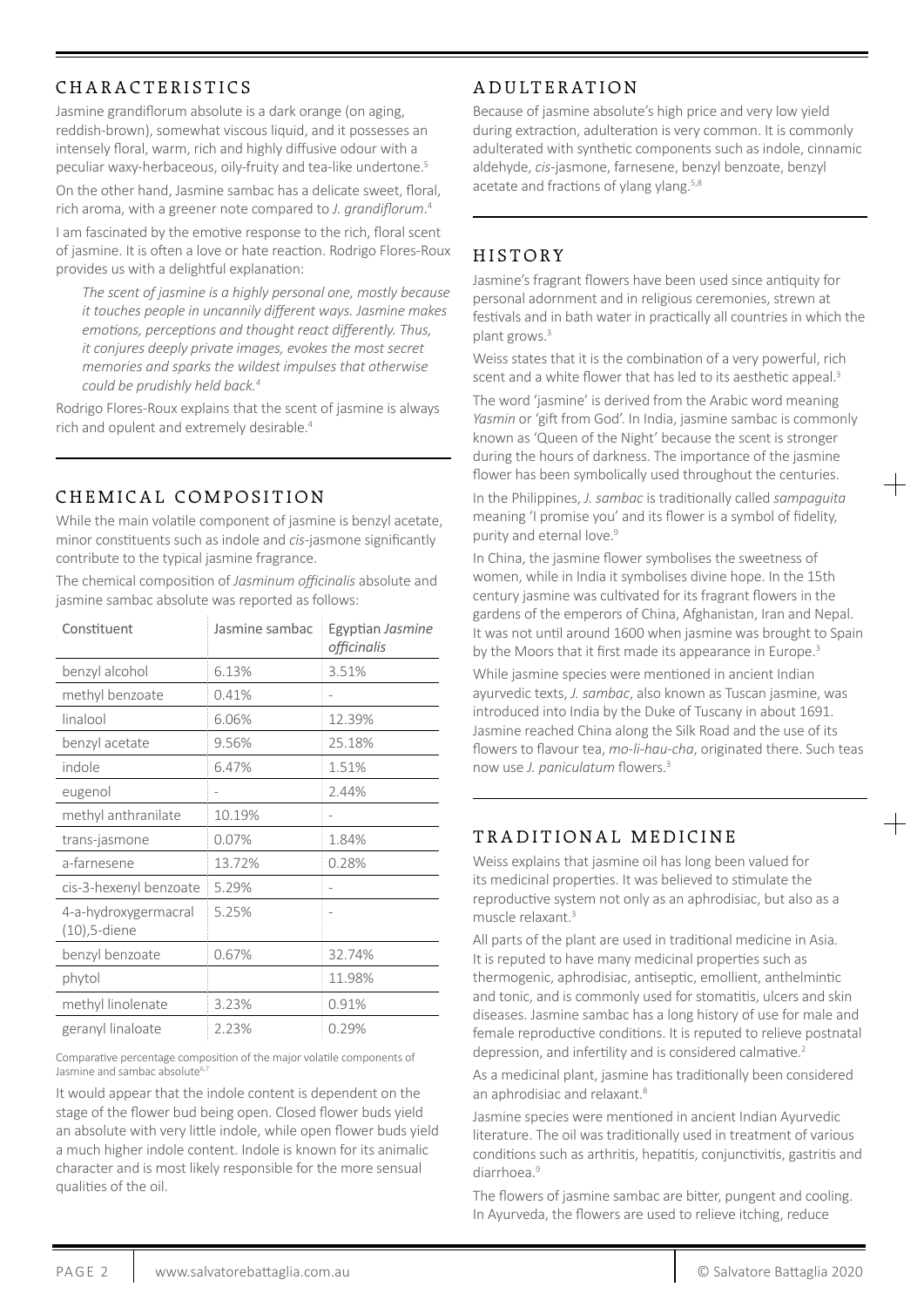fever, stop vomiting and are useful for treatment of diarrhoea, abdominal pain, conjunctivitis, asthma, wound healing, toothache and dermatitis.10

## PHARMACOLOGY AND CLINICAL STUDIES

Many pharmacological studies involving jasmine absolute have been published. A systemic review of these studies will not be attempted. Rather, I have chosen a selection of studies that support the traditional and clinical uses.

Please note many of the studies cited for *Jasminum* sambac are for alcoholic extracts of the flowers. While these alcoholic extracts contain volatile oils, they also contain other botanical actives such as glycosides, tannins, phenolic compounds, flavonoids, saponins and steroids.<sup>10</sup>

#### Antimicrobial activity

A limited number of studies have investigated jasmine absolute's antimicrobial activity. An in-vitro study confirmed that *J. sambac*

oil showed good, antifungal activity against *Aspergillus flavus, Trichophyton mentagrophytes, T. tonsurans, T. verrucosum, Epidermatophyton floccosum* and *Microsporum nanum*. The antimicrobial activity of jasmine absolute is often associated with the linalool content.<sup>9</sup>

Al-Snafi cites many studies that have confirmed the antimicrobial activity of the essential oil and ethanol extract of *Jasminum sambac* flowers. The ethanol extracts displayed the highest antimicrobial activity, while the petroleum ether extract displayed moderate antimicrobial activity against a range of microbial strains.10

#### Anti-inflammatory and analgesic activity

Animal studies have confirmed that the methanol extract of *Jasminum sambac* flowers displayed anti-inflammatory and analgesic activities.<sup>10</sup>

#### Childbirth

A six-month trial was conducted involving 500 women at a maternity hospital using essential oils such as chamomile, clary sage, eucalyptus, jasmine, frankincense, lavender, lemon, mandarin, peppermint and rose. The oils were administered by inhalation, bath and massage. A high level of overall satisfaction by mothers and midwives was noted on the use of essential oils during labour.<sup>11</sup>

#### Neurophysiological activity

The effect on the pentobarbital sleep time by olfactory stimulation using various odorants was investigated in mice. The study found that jasmine shortened the sleep time. The researchers concluded that olfactory stimulation associated with odour inhalation influences pentobarbital sleep time.12

A study clearly identified that jasmine has an excitatory effect and sedative effects for lavender in a human vigilance test.<sup>13</sup>

During the vigilance test taken by 24 subjects, lavender significantly increased reaction time, whereas jasmine significantly decreased reaction time compared to the control group in which no essential oil was inhaled. The results confirmed that lavender had a sedative effect, while jasmine had an excitatory effect on behaviour.<sup>14</sup>

Jasmine oil shortened the pentobarbital-induced sleeping time of mice to 77% of the control group. The researchers identified *cis*- and *trans*-phytol as the components responsible for this effect.15

A study investigating the effect of aromatherapy massage with jasmine oil on humans found that jasmine oil caused significant increases in breathing rate, blood oxygen saturation and systolic and diastolic blood pressure, which indicated an increase of autonomic arousal. At an emotional level, subjects in the jasmine group rated themselves as more alert and less relaxed than subjects in the control group. The author notes that this provides evidence for the use of jasmine for the relief of depression and uplifting mood in humans.<sup>16</sup>

A single-blind clinical trial found that ten-pin bowling, in the presence of the odour of jasmine, improved scores by 26.7%. The authors stated that the possible mechanisms of action include mood regulation, enhanced alertness and concentration, anxiolysis, increased self-confidence and improved hand-eye coordination.17

Another study was designed to determine if certain odours could increase human's ratings and tolerance of pain. The results indicated that peppermint and jasmine odour significantly decreased ratings of pain over time and increased overall pain tolerance. The participants reported reduced mental, physical and temporal workload requirement, decreased effort and frustration, and increased performance and vigor.<sup>18</sup>

#### Suppression of lactation

This is an old study, but it confirms the traditional practice of using jasmine flowers applied to the breasts to suppress lactation. The study compared the ability of jasmine sambac flowers applied to the breasts to suppress puerperal lactation compared to bromocriptine. The results of the study confirmed that jasmine flowers were just as effective as bromocriptine, and could be used as an alternative in situations where cost and nonavailability restrict the use of bromocriptine.<sup>19</sup>

## PROPERTIES

Antidepressant, antiseptic, antispasmodic, aphrodisiac, parturient, sedative, uterine.<sup>20,21,22</sup>

## AROMATHERAPY USES

While there are many similarities between *Jasminum grandiflorum* and *Jasminum sambac* absolute, there are also some energetic differences between the two oils, which we will soon discuss.

In this monograph, the term 'jasmine' refers to either *J. grandiflorum* or *J. sambac.* However, when I refer to *Jasminum sambac*, I will simply state jasmine sambac or mogra.

#### Psychological

The therapeutic value of jasmine absolute is inseparable from the exquisite, comforting sweetness of its aroma, and the effect it has on the mind and emotions. Jasmine is considered one of the most effective essential oils for nervous anxiety, restlessness and depression.<sup>23</sup>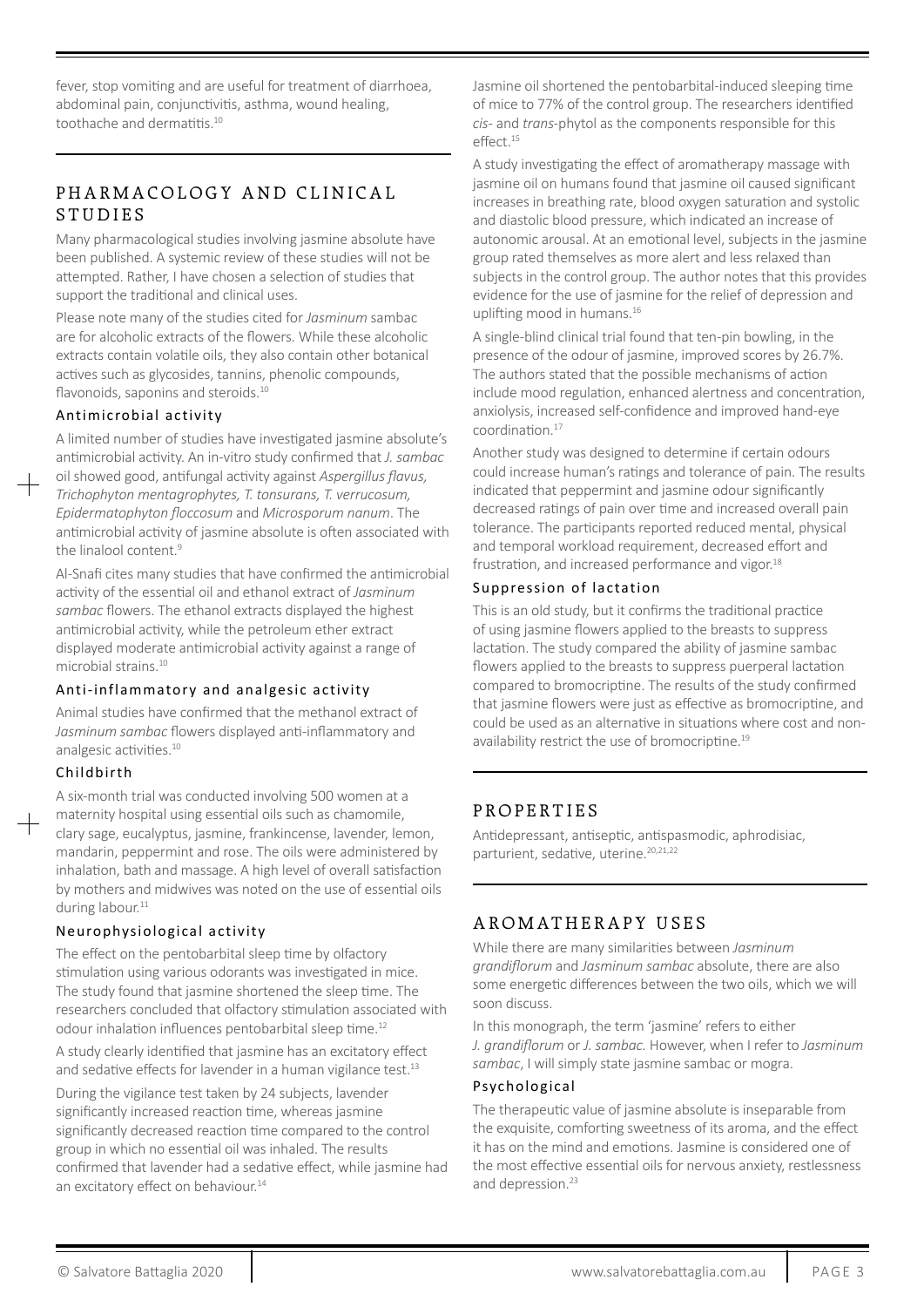The fragrance of jasmine sambac diminishes fear and promotes self-confidence.

Mojay states that jasmine is ideal whenever fear and vulnerability, or anxiety and depression, cut us off from our ability to share physical pleasure and affection. Jasmine can reawaken our passion and reunite it with love, providing us with support and reassurance.<sup>23</sup>

Holmes recommends jasmine sambac for promoting emotional stability and renewal. This is ideal for conditions associated with emotional irritability, distressed feeling such as pessimism, cynicism, jealousy and resentment. He explains that it calms the mind and promotes cognitive flexibility. This could be ideal for conditions such as nervous tension, restlessness, agitated depression with anger and worry.

The oil also promotes euphoria and helps to resolve shock and trauma.<sup>24</sup>

Jasmine absolute has been described as a powerful antidepressant of a stimulating nature. It is recommended when depression has given rise to lethargy.25

#### Childbirth

Jasmine absolute is one of the most useful oils to use during childbirth. If it is used as a massage oil on the abdomen and lower back in the early stages of labour, it will relieve the pain and strengthen the contractions. It helps with the expulsion of the placenta after delivery and aids postnatal recovery.<sup>20,25</sup>

It can be used to relieve spasms of the uterus and delayed and painful menstruation.<sup>1,20</sup>

#### Skin care

Jasmine sambac is particularly useful in skin care and is used to treat dry and irritated skin.<sup>20,24</sup>

## ENERGETICS

Holmes describes *Jasminum* grandiflorum as having neutral to warm, energetic qualities while *Jasminum sambac* absolute has neutral to cool energetic qualities. Both jasmine absolutes are assigned to the Wood and Fire Element and help to harmonise and strengthen the Heart and the *Shen*. 24

The *Shen* is a traditional Chinese medicine term used to describe the spiritual aspect of the Fire Element. It is responsible for our passion for life, and it provides us with emotional stability and harmony. Heat aggravates the Fire element and this in turn agitates *Shen*, which is often associated with anxiety, irritability, mood swings, restlessness and erratic, emotional behaviour. The cooling nature of Jasmine sambac indicates it would be better suited for balancing the Fire Element whenever there is excess heat. On the other hand, *Jasminum grandiflorum* is more warming and it may be more beneficial whenever the Shen is weak which is associated with chronic depression, anxiety, mood swings and pessimism.

Holmes explains that the intensely sweet, green notes of jasmine sambac provide it with a cooling effect at an emotional level. He suggests it is ideal for resolving intense, distressed emotions involving issues of desire, pleasure, sexuality and emotional dependency. It is able to refine intense autonomic emotional reactions connected with the ego-self into more subtle feelings connected to the inner self.<sup>24</sup>

# P E R S O N A L I T Y

While Worwood is describing the female jasmine personality, she states the male jasmine man is equally charming, charismatic and at ease with his femininity. Jasmine is a noholds-barred personality, the passionate seductress, gentle and charismatic, bewitching all who come into her presence. Jasmine personalities are joyful, happy people, comfortable with themselves. They can be unnerving if you are not used to them, particularly at work.26

According to Myers-Briggs personality types, the jasmine personality is likely to be an ESFP. ESFP personalities are friendly, witty, charming and talkative. They value and nurture their relationships and give generously, without expecting anything in return. They are spontaneous, playful and enjoy everything they do and see. People who share their sense of fun and adventure are their favourite companions. They turn everything into a funfilled event. They enjoy the good things in life – music, dance, food, drink and entertainment. They avoid being alone. They like working in a lively and stimulating atmosphere with friendly, energetic people. They can be good at dealing with the public. They like variety and frequent change of tasks or jobs. They are enthusiastic, high-spirited and have lots of energy.

# **SUBTLE**

Lavabre best summarises the subtle qualities of jasmine when he says it releases inhibition, liberates imagination, develops exhilarating playfulness and has the power to transcend physical love, fully releasing both male and female sexual energy.<sup>21</sup>

Mojay recommends jasmine for depression that results from unconscious restraint and repression – an approach to life based on values discordant with the individual soul and its true desires.<sup>23</sup>

Zeck recommends using jasmine when you are faced with seemingly unresolved emotional challenges and feeling fearful. She states that the exotic beauty of jasmine will dissolve those fears and provide divine inspiration.<sup>27</sup>

Worwood states that jasmine softly embraces the spirit and the heart. This promotes a greater understanding of the conscious mind. She explains that jasmine's purpose is to provide us with our personal haven – this allows us to find a greater resonation with our higher self. She explains that our aspirations may not always be what is required to follow a spiritual journey. Often our dreams and wishes for others may deflect them from our spiritual journey. Jasmine helps us to understand and accept this.28

According to Keim Loughran & Bull, Jasmine promotes love and sensuality. It also connects our spirituality and sexuality, and promotes creativity and artistic development.29

# **BLENDING** Aromatherapy

To alleviate depression, consider blending jasmine absolute with essential oils such as bergamot, black pepper, coriander seed, geranium, ginger, grapefruit, lavender, sweet orange, rose absolute, sandalwood or ylang ylang.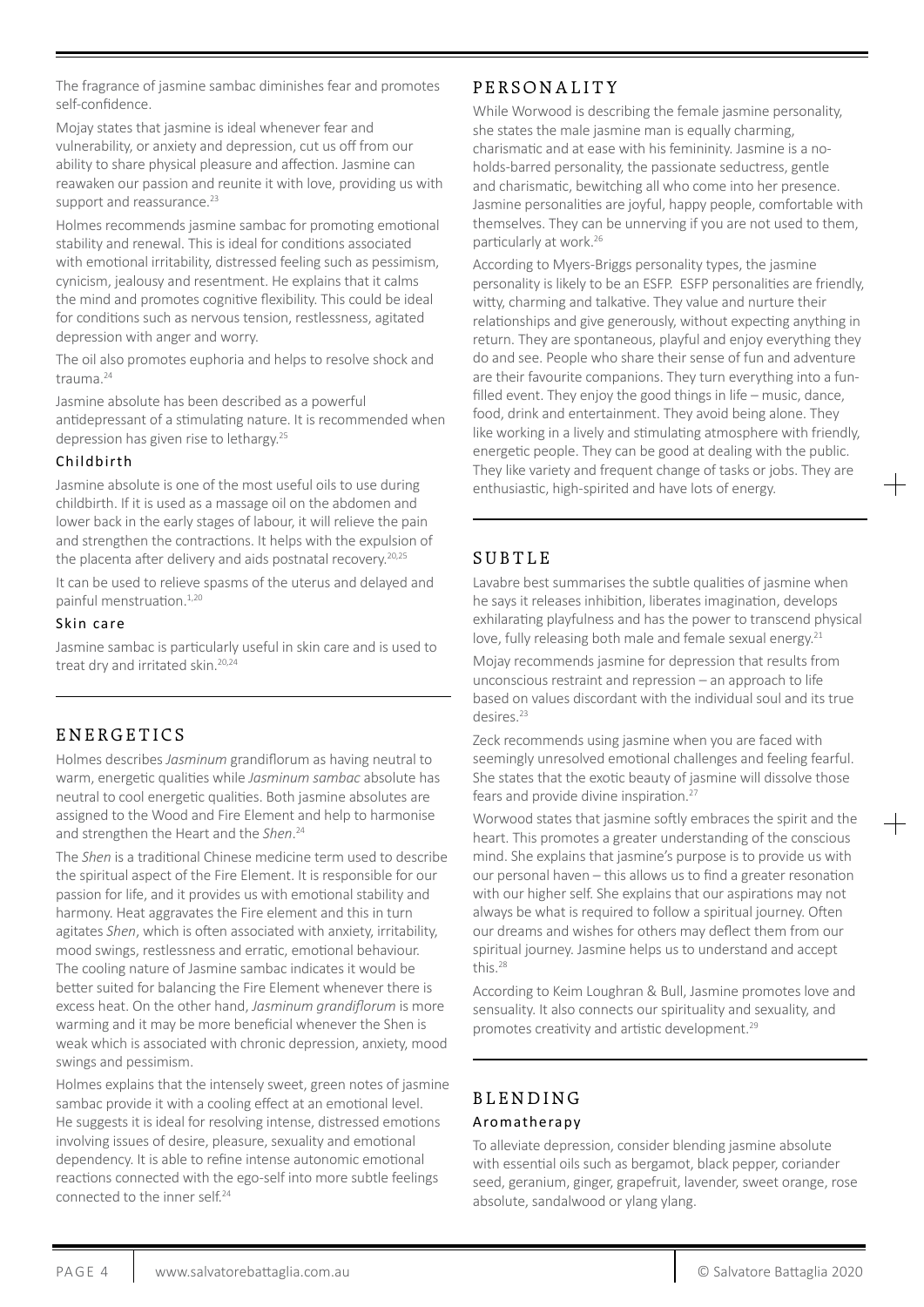For the relief of anxiety, stress and nervous tension, consider blending jasmine absolute with essential oils such as bergamot, coriander seed, geranium, lavender, neroli, sweet orange, patchouli, sandalwood or ylang ylang.

For the relief of PMS and dysmenorrhoea, consider blending jasmine absolute with essential oils such as Roman chamomile, clary sage, sweet fennel, geranium, lavender, sweet marjoram or ylang ylang.

Peter Holmes provides us with some wonderful synergistic combinations:<sup>24</sup>

Jasmine sambac + lavender: for emotional instability, including mood swings, frustration, anger, negativity and anxiety.

Jasmine sambac + ylang ylang: for intense distressed emotions and severe agitation.

Jasmine sambac + jasmine: strong, euphoric blend for severe shame and depression.

Jasmine sambac + neroli: for acute shock, also as sedative, antidepressant for severe emotional instability with agitated depression.

Jasmine sambac + rose: for negative or distressed emotions, depression and emotional instability.

#### Perfumery

Arctander states that whenever a floral note is required, eight times out of ten, the perfumer will use a jasmine base. Jasmine is often blended with rose to create the heart and soul of any floral based perfume. He gives us some practical advice when he explains that the practising student perfumer is often surprised when they learn how little jasmine absolute has to be used to create a floral note.5

## HOW TO USE

#### Bath

Full-body bath, foot bath

#### Topical

Compress, massage, ointment, skin care

#### Inhalation

Direct inhalation, diffuser, oil vaporiser

## SAFETY

Jasmine grandiflorum absolute is non-irritating, non-sensitising and non-toxic. However, Khan & Abourashed have cited coniferyl acetate coniferyl benzoate as allergenic components of the jasmine absolute.<sup>30</sup>

Tisserand & Young state it is a moderate-risk skin sensitizer and IFRA only recommends a dermal limit of 0.7% for jasmine absolute. On the other hand, Jasmine sambac absolute is considered a low-risk skin sensitiser and IFRA recommends a maximum dermal use level of 4%.<sup>31</sup>